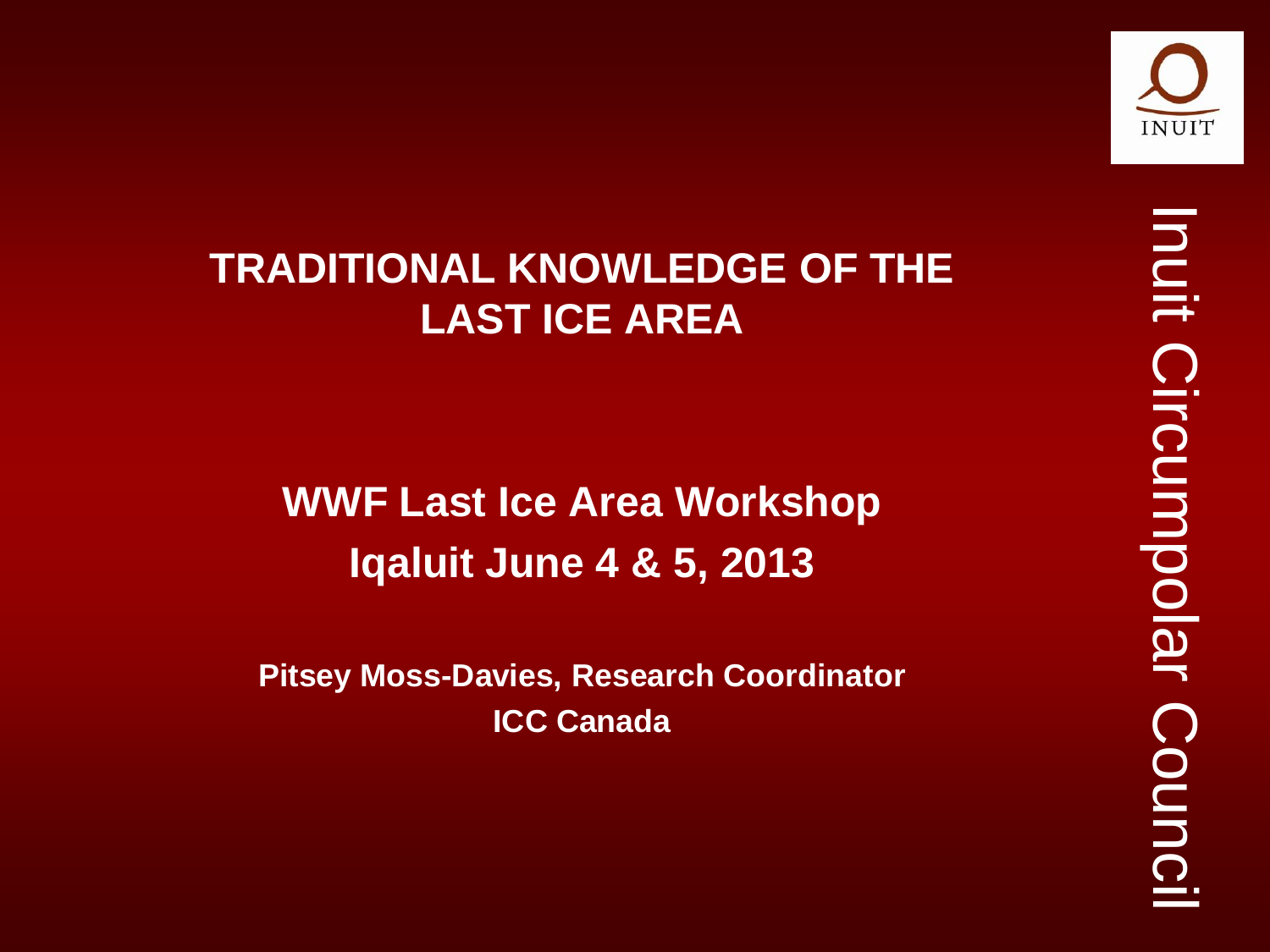## Circumpolar Inuit





160,000 Inuit live in the Arctic spread across Greenland, Canada, Alaska (US) and Chukotka (Russia). The Inuit Circumpolar Council advocates for Inuit rights internationally.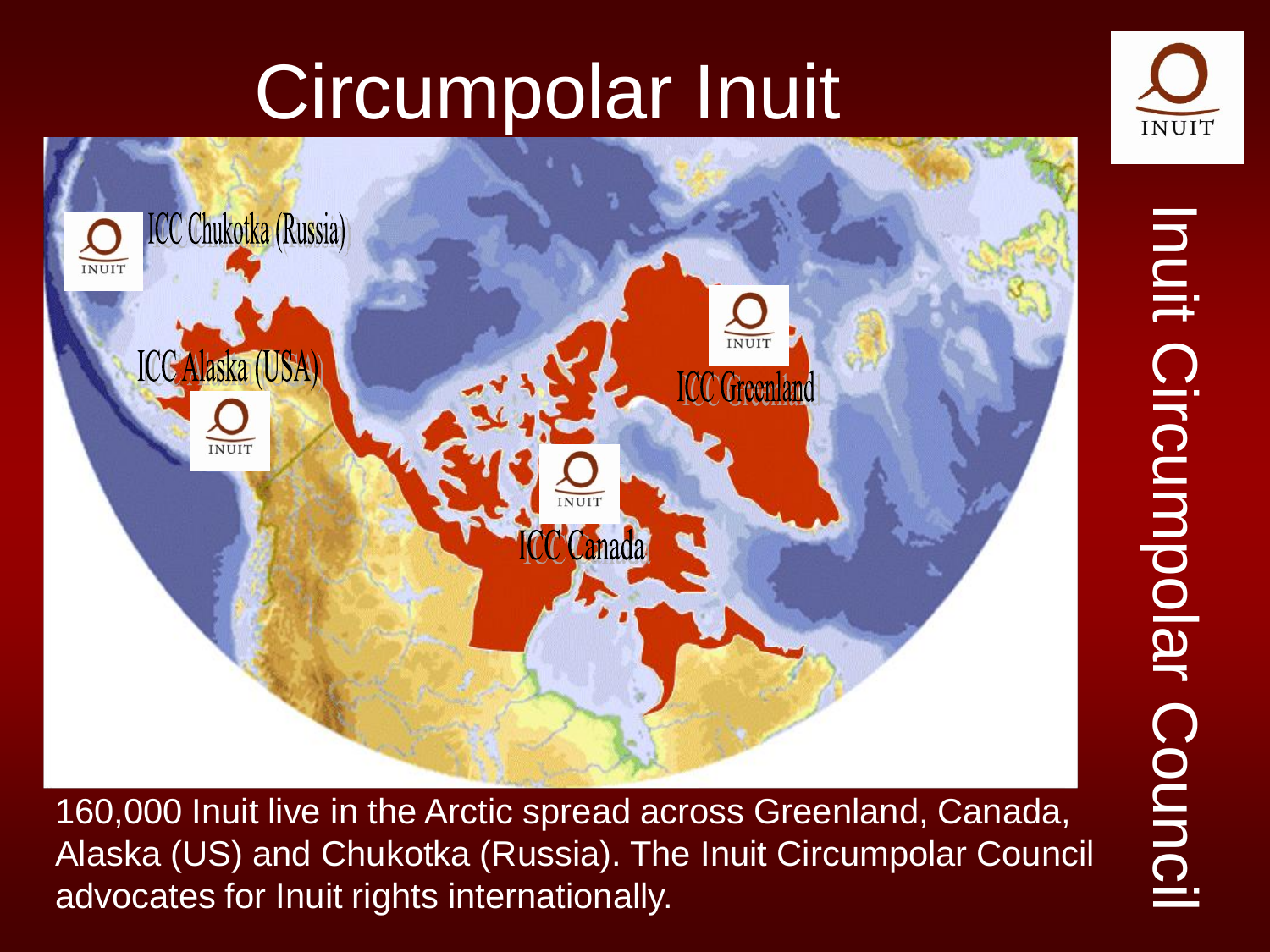#### What we work on



- Health
- **Food security**
- Biodiversity
- Human rights
- Sustainable use of wildlife
	- **Environment**
- Climate Change
- **Contaminants**
- Culture and Language
- Resource Development
- Arctic Sovereignty

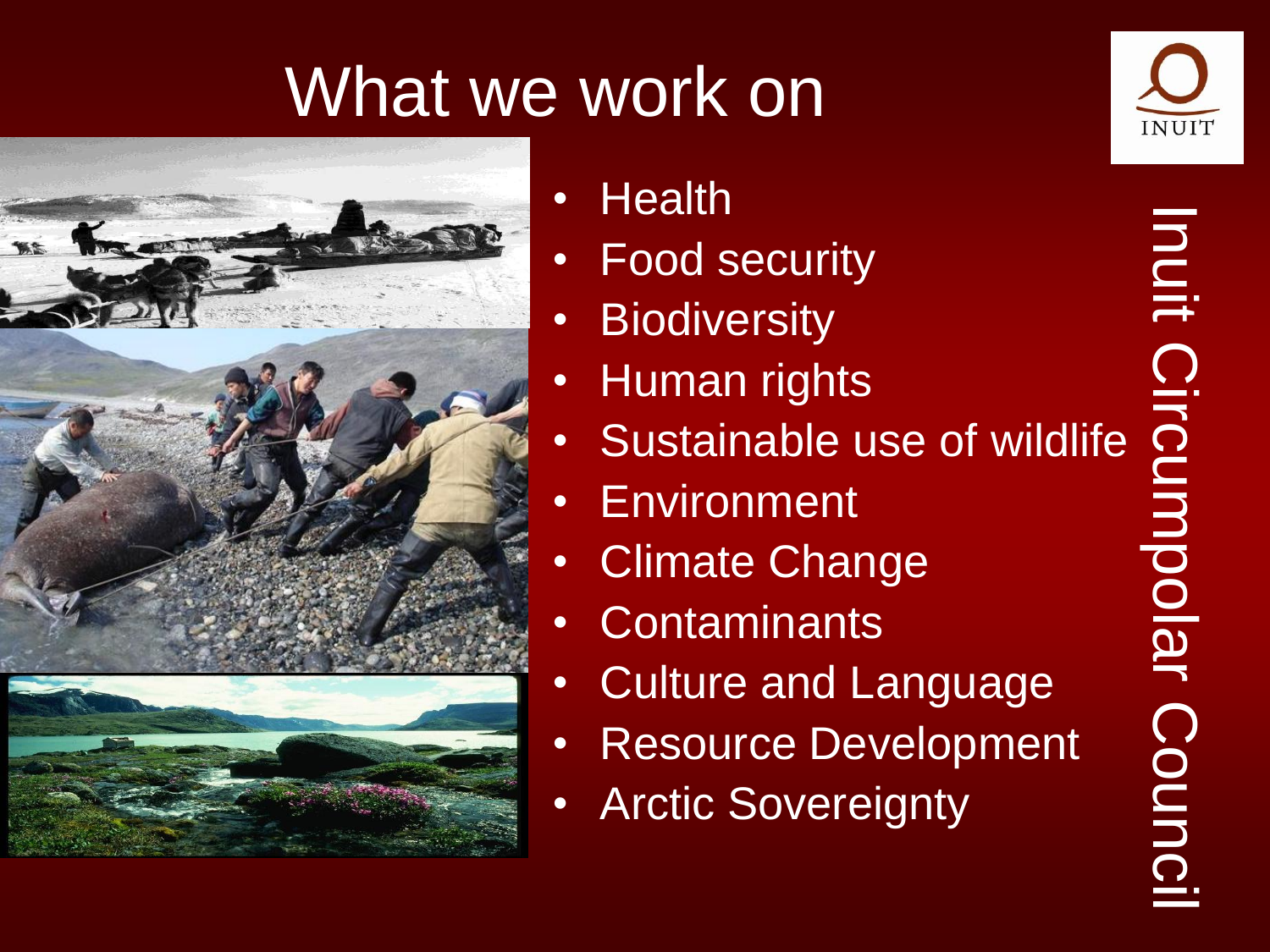#### ICC Canada and LIA-WWF-GAP

Since 2010 ICC in discussions with WWF about the proposed LIA initiative.

ICC Canada has facilitated and advised on the engagement of Inuit organizations in Canada and ICC Greenland on organizations in Greenland.

- Broadening understanding of Inuit use of the LIA
- To advance Inuit interests and needs in the circumpolar Arctic
- To ensure that Inuit TK shapes and informs any decision processes and products

Inuit Circumpolar Council Inuit Circumpolar Counc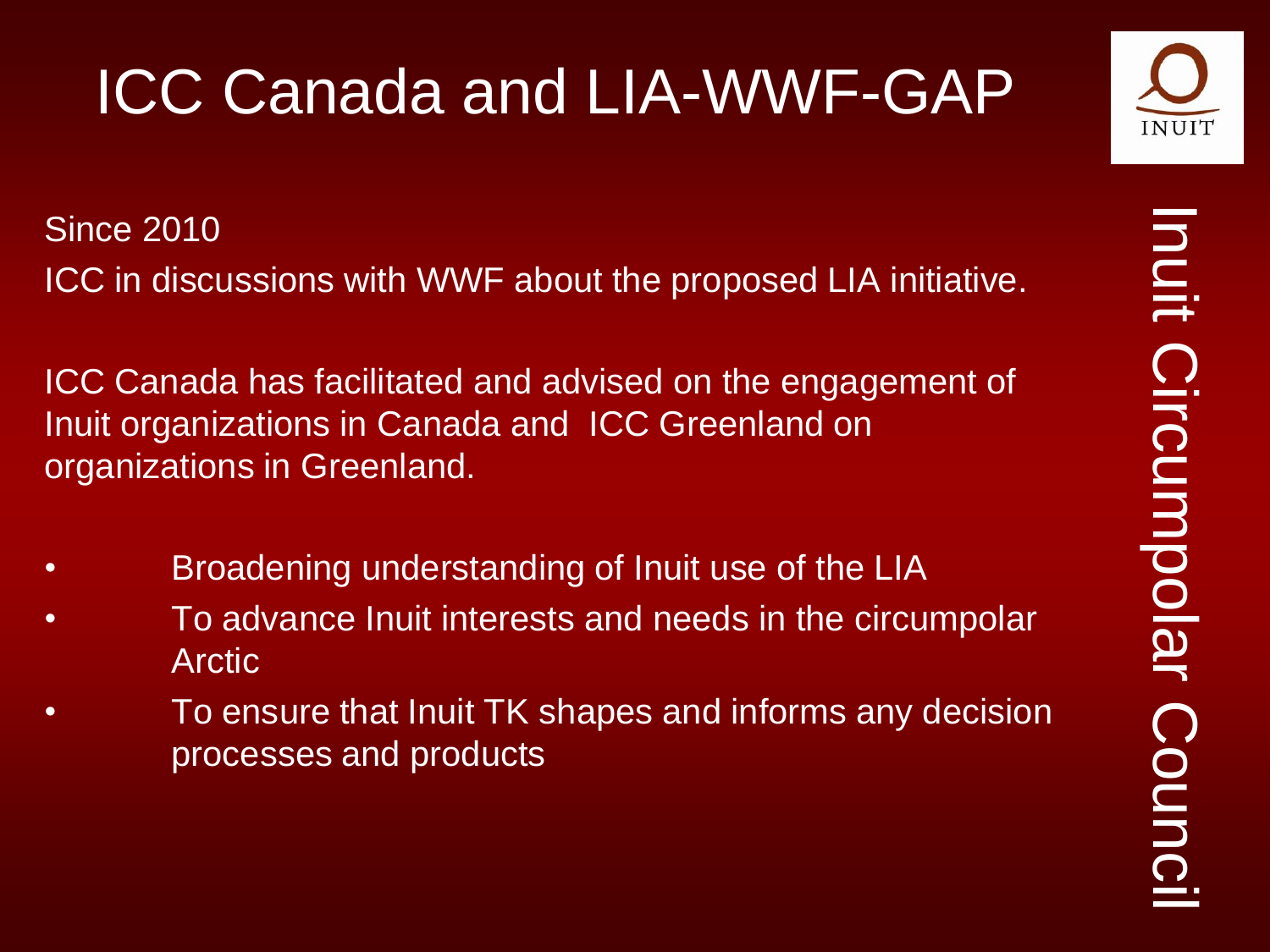# TK and the LIA



"…support locally based enhanced long–term monitoring programs based on systematic traditional knowledge studies to provide supplementary information on trends in distribution and local density of wildlife in the LIA area of interest, the use of these species by communities and the impact of change on the human and ecological community."

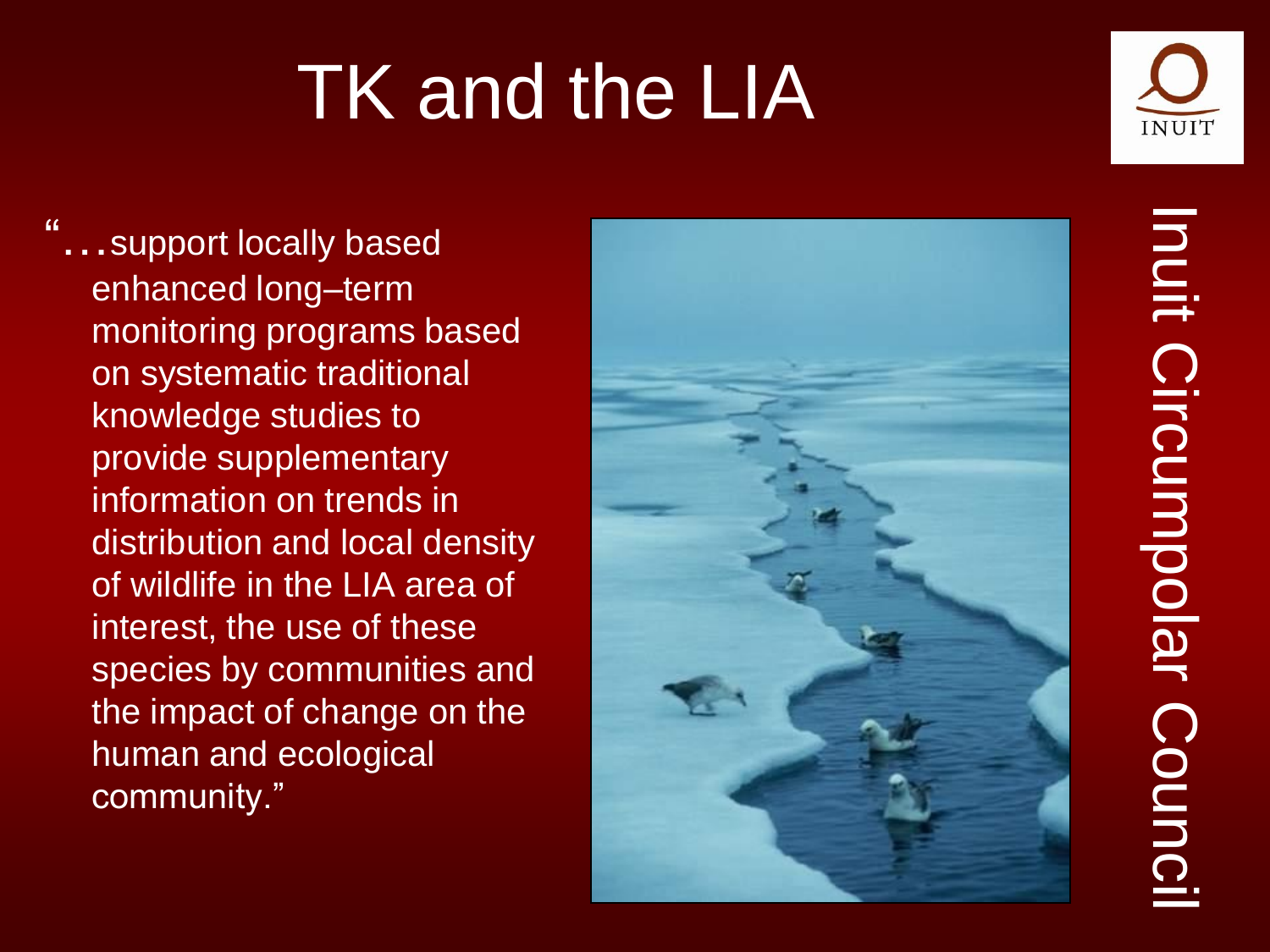## Search criteria

- **Geography:** Document must be focused on LIA including regions and communities surrounding Lancaster Sound or Greenland. In the document, other areas can be mentioned or compared, but must include areas with the above criteria.
- **Focus on Traditional Knowledge:** The materials must be on the subject of traditional knowledge or Inuit knowledge, and include some form of traditional knowledge on a subject related to the LIA. Sources that discuss aspects of or about traditional knowledge but that do not include some form of TEK from Inuit experts were not included.
- **Types of materials**: All forms of materials and media available online or electronically were included, including peer reviewed articles, grey literatures, and other media forms.
- **Language:** Materials that are in French, Danish, Kalaallisut or Inuktitut were included provided there was a section or summary in English.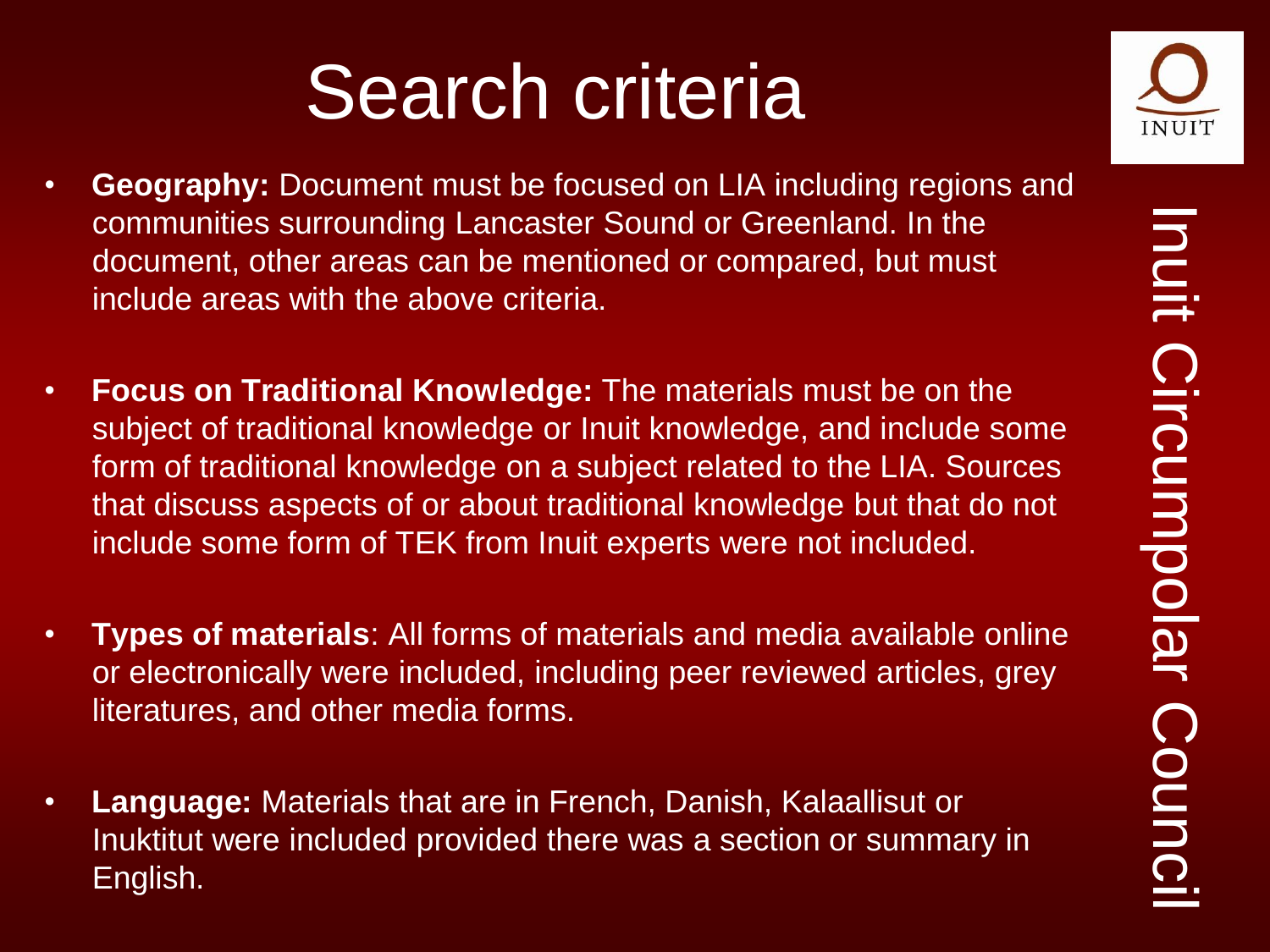# Search Strategy

- Arctic Science and Technology Information System (ASTIS)
- Google Scholar
- Web of Knowledge
- Nunavut Database
- EBSCO Database
- Gale Database
- Nunavut Wildlife Resources Centre Coalition
- PROQUEST databases
- Government websites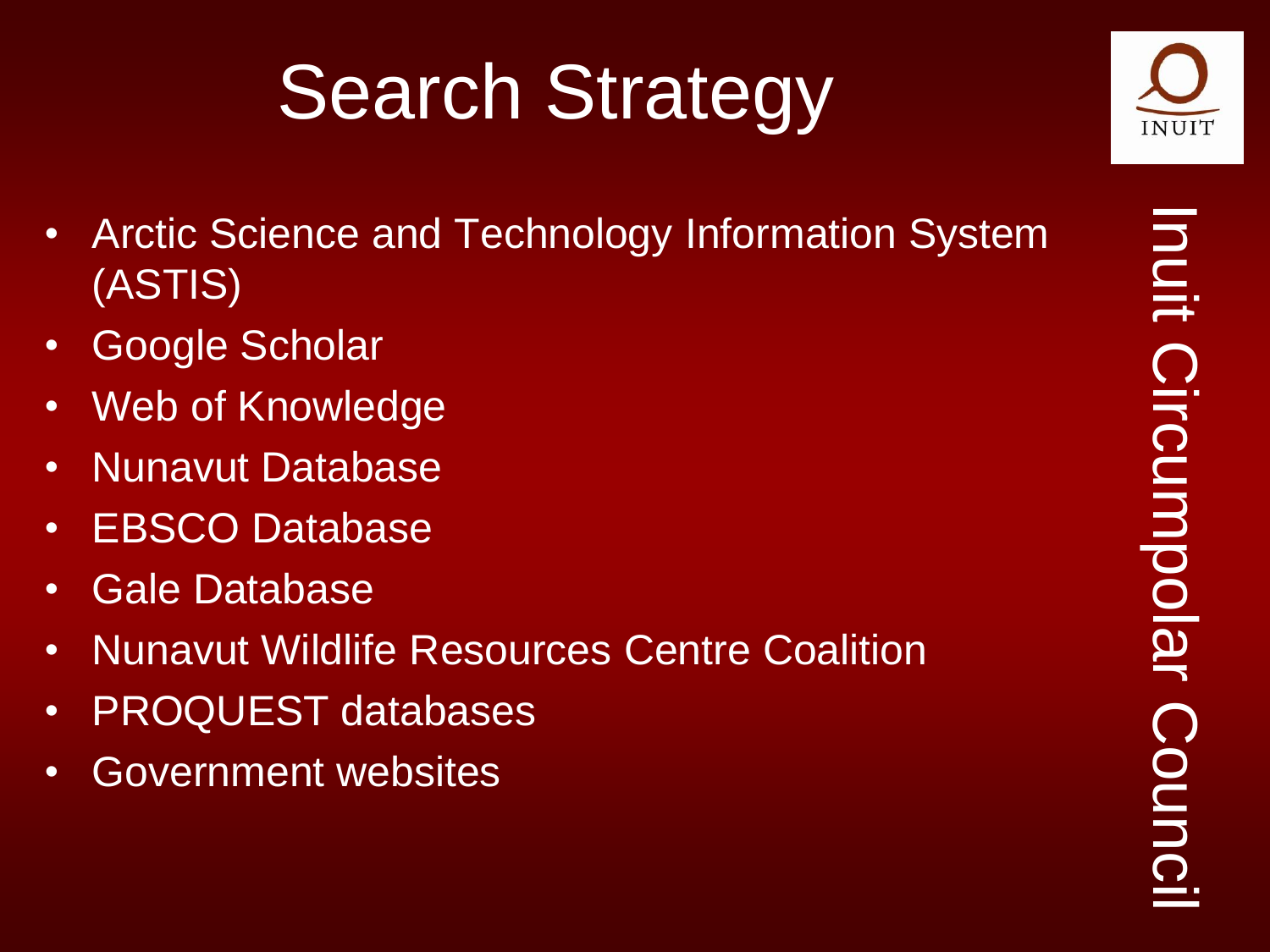# Summary points



Recognition of the knowledge that Inuit, northerners and communities may contribute is still burgeoning with research teams and knowledge holders alike devising new multidisciplinary and multicultural approaches for the mutual exchange of knowledge and benefits to all involved.

Inuit Circumpolar Council Inuit **Circumpolar Counci**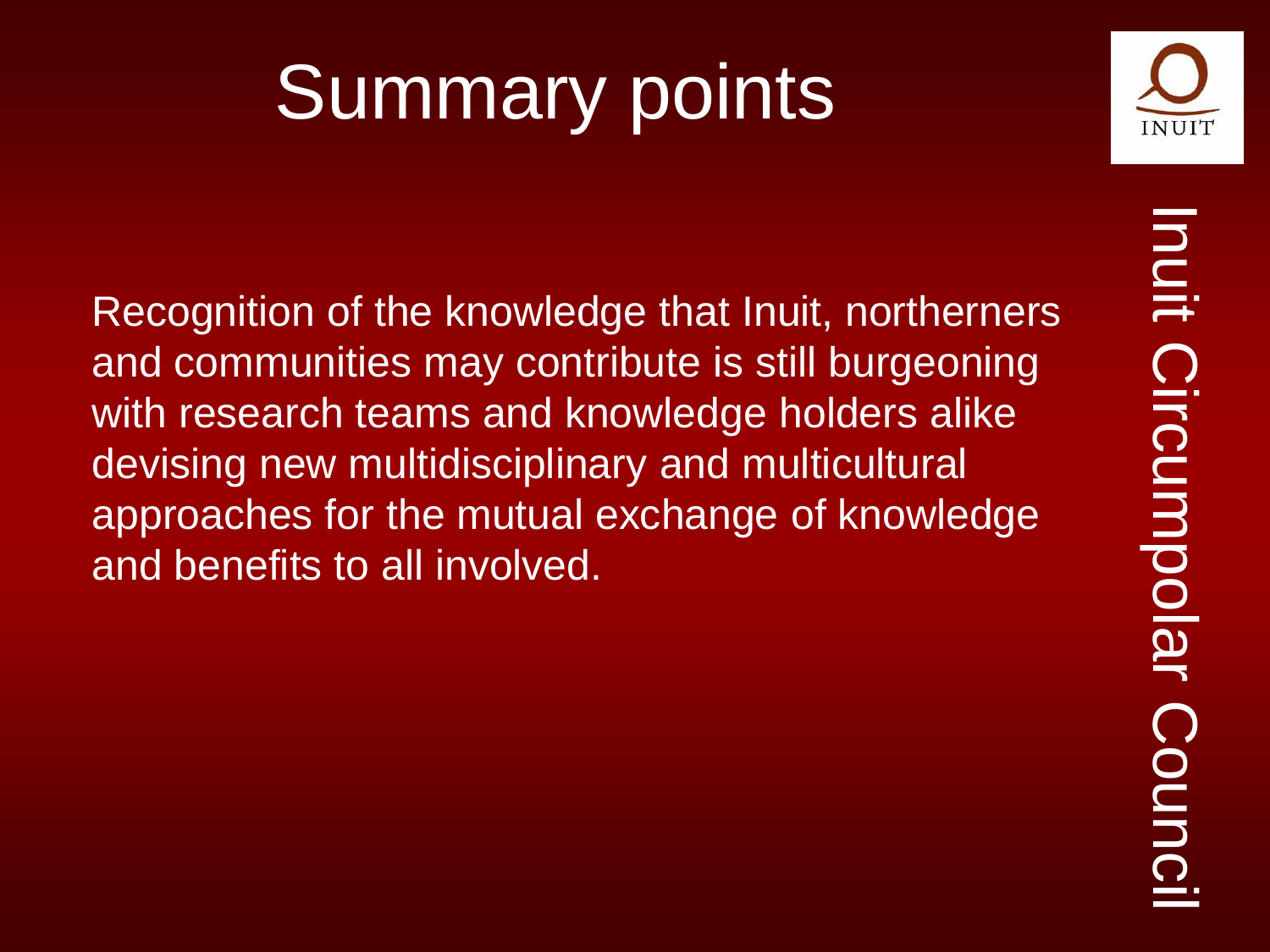

Inuit observations from the 1980's and before, on both sides of the LIA area of interest, in Greenland and Canada, suggest the ice is changing, the ice forms later in the year, is thinner and breaks up earlier in the spring. Observations suggest that changes have been more noticeable since the 1990's. These changes impact the wildlife in many ways from changes in migration routes, wildlife health, population densities and animal behaviour.

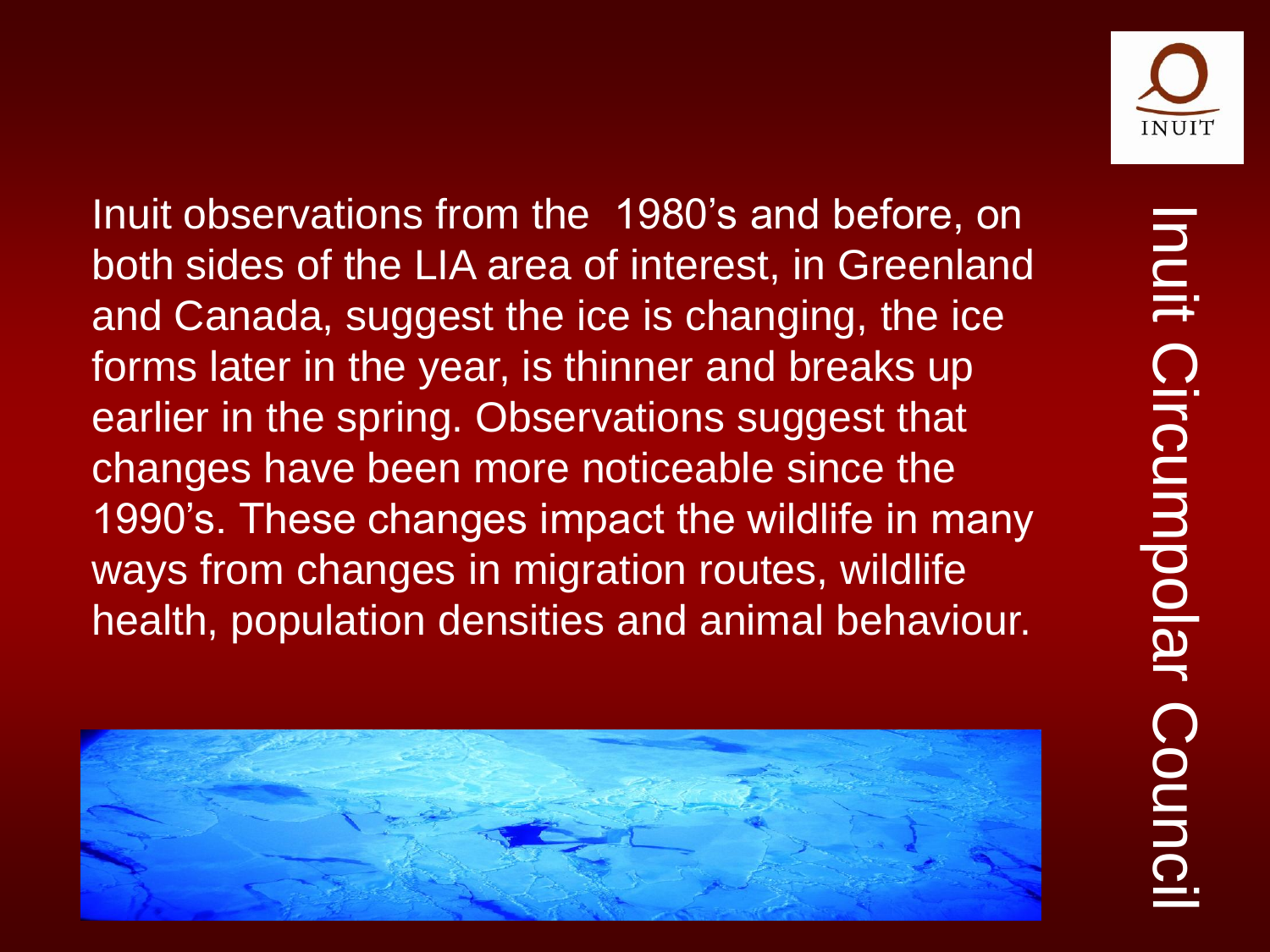

# Inuit Inuit Circumpolar Council **Circumpolar Council**

Glacier recession in both Canada and Greenland on the coastal and inland ice cap glaciers have also been confirmed by traditional knowledge and hunter interviews and satellite data.

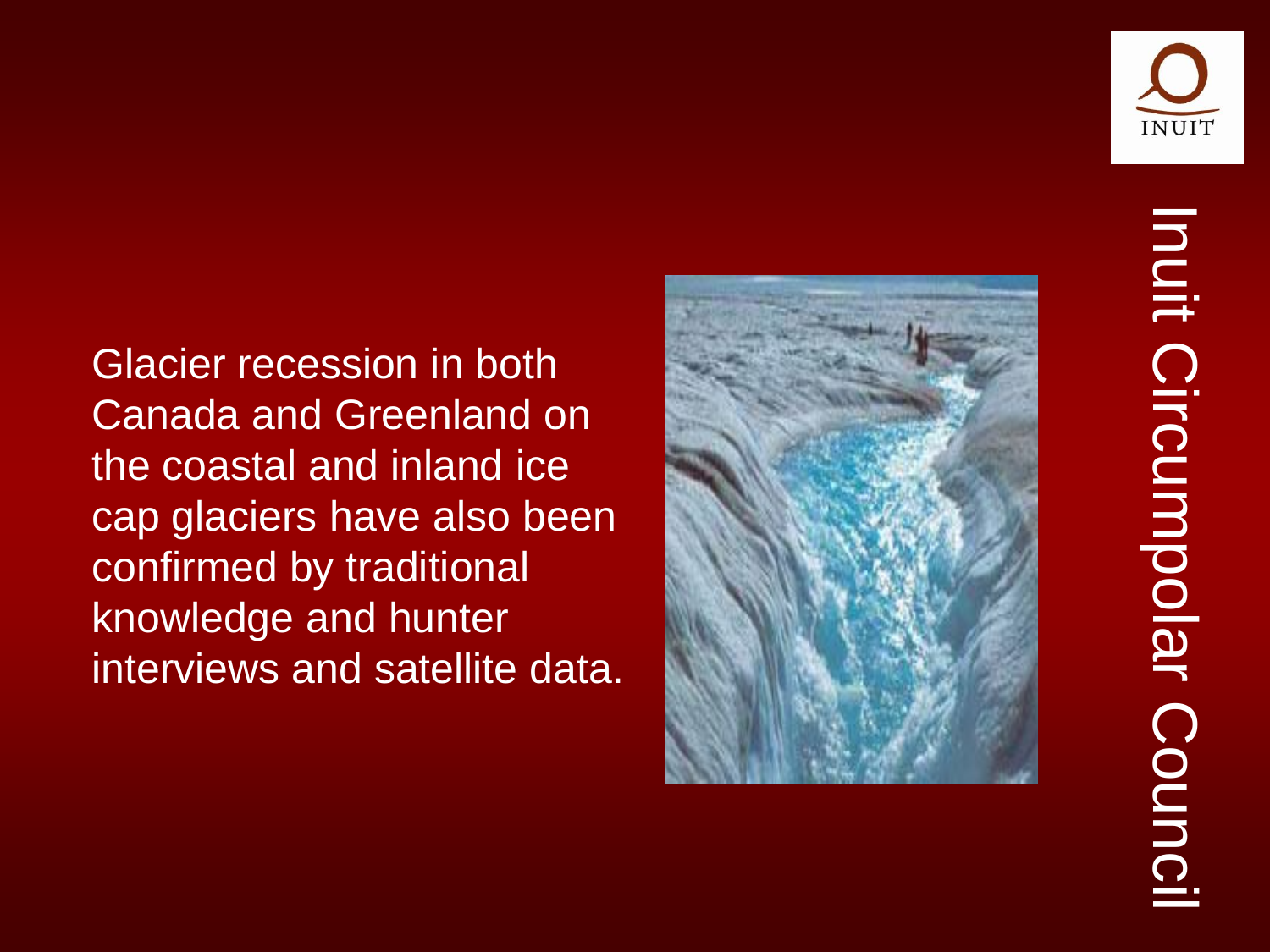

Despite the changing Arctic community and research environments toward more participatory partnerships, numerous challenges remain in relation to wildlife research and spatial planning, traditional knowledge and capacity building outside of and within the bounds of the LIA.

Inuit

Inuit Circumpolar Council

**Circumpolar Counc**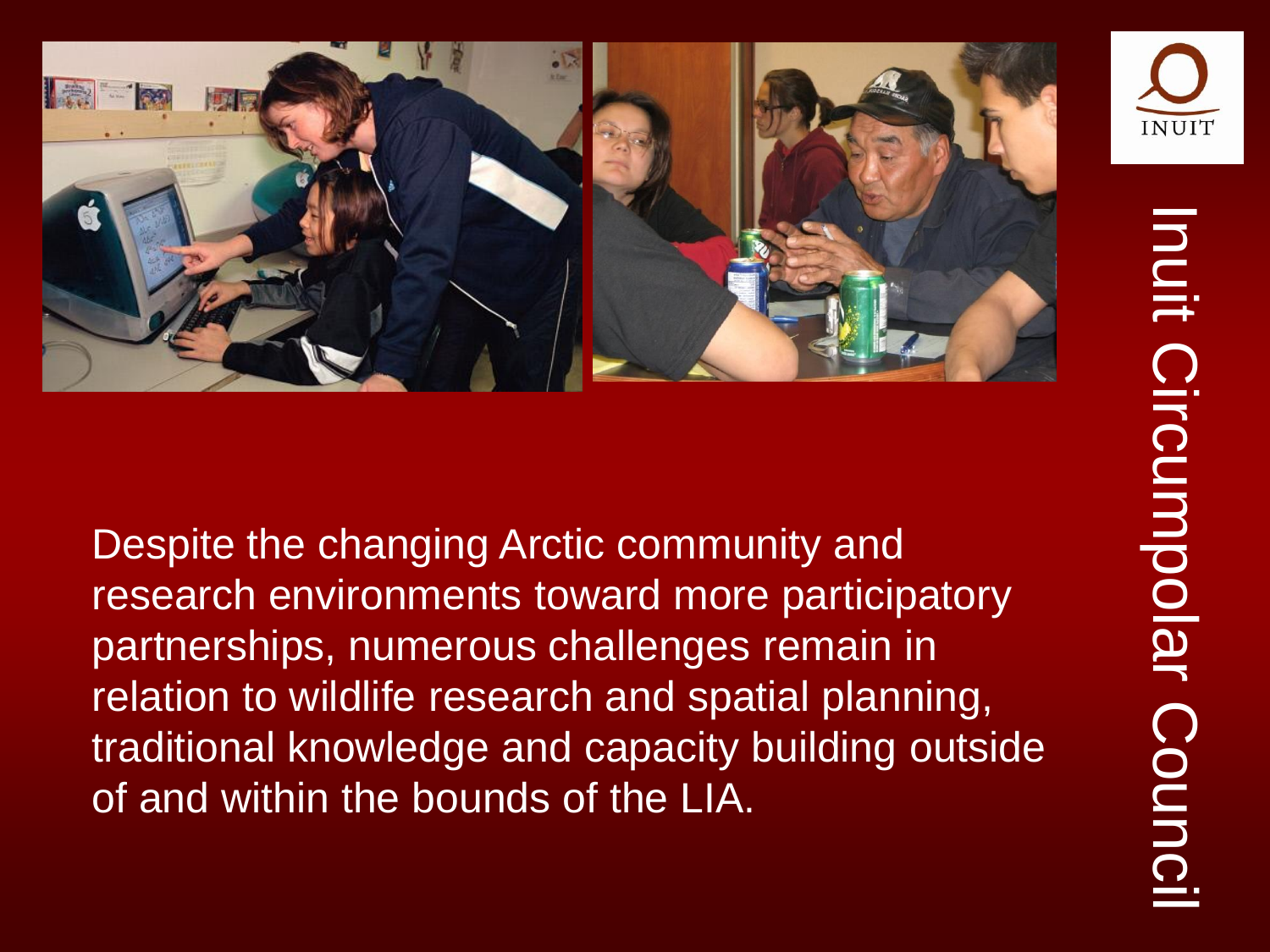Recommendations from this literature search and TK report would support locally based enhanced long–term and spatial monitoring programs based on systematic traditional knowledge studies to provide supplementary information on trends in distribution and local density of wildlife in the LIA area of interest, the use of these species by communities and the impact of change on the human and ecological community.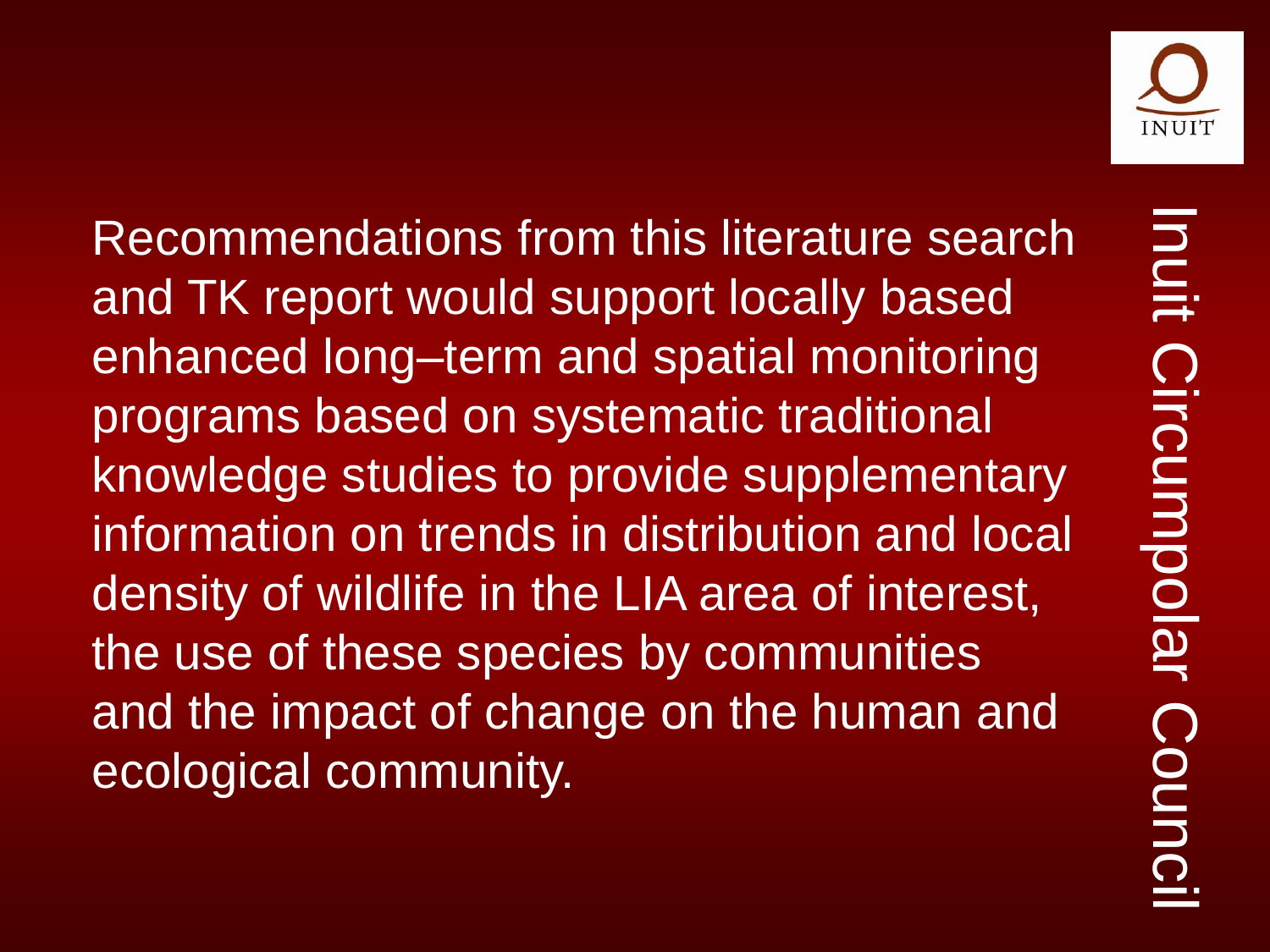#### Inuit Governance: Canada

Issues such as health, wildlife, climate change etc.

 $\rightarrow$  **COMMUNITY** 

 **REGIONAL** *land claims organizations*

 **NATIONAL** *ITK, Pauktuutit, and national committees* 

 **INTERNATIONAL** *ICC*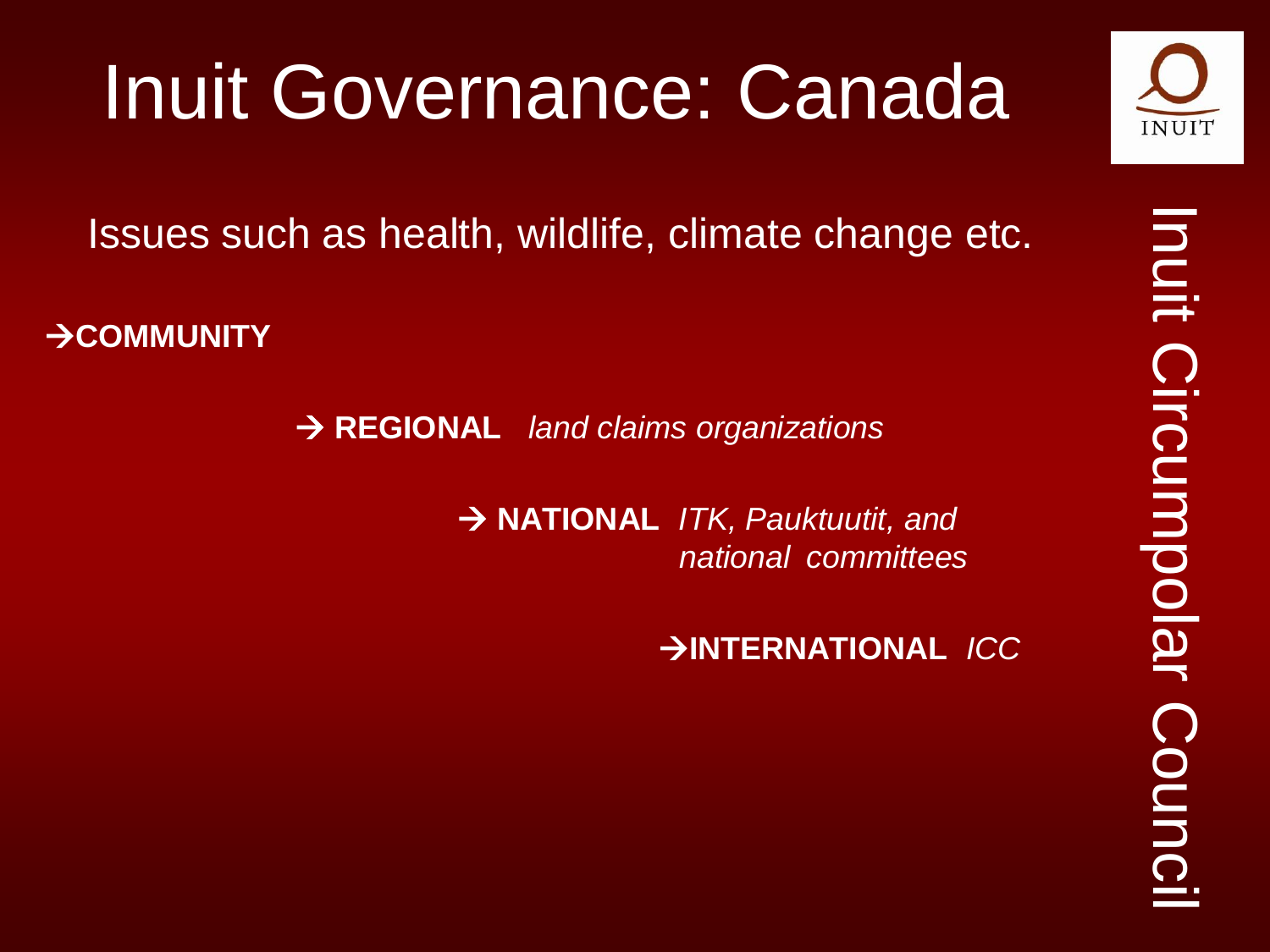## ICC General Assemblies

- Are held every 4 years Inuvik 2014
- Declarations form our work plan
- ICC Canadian chairmanship 2014-2018

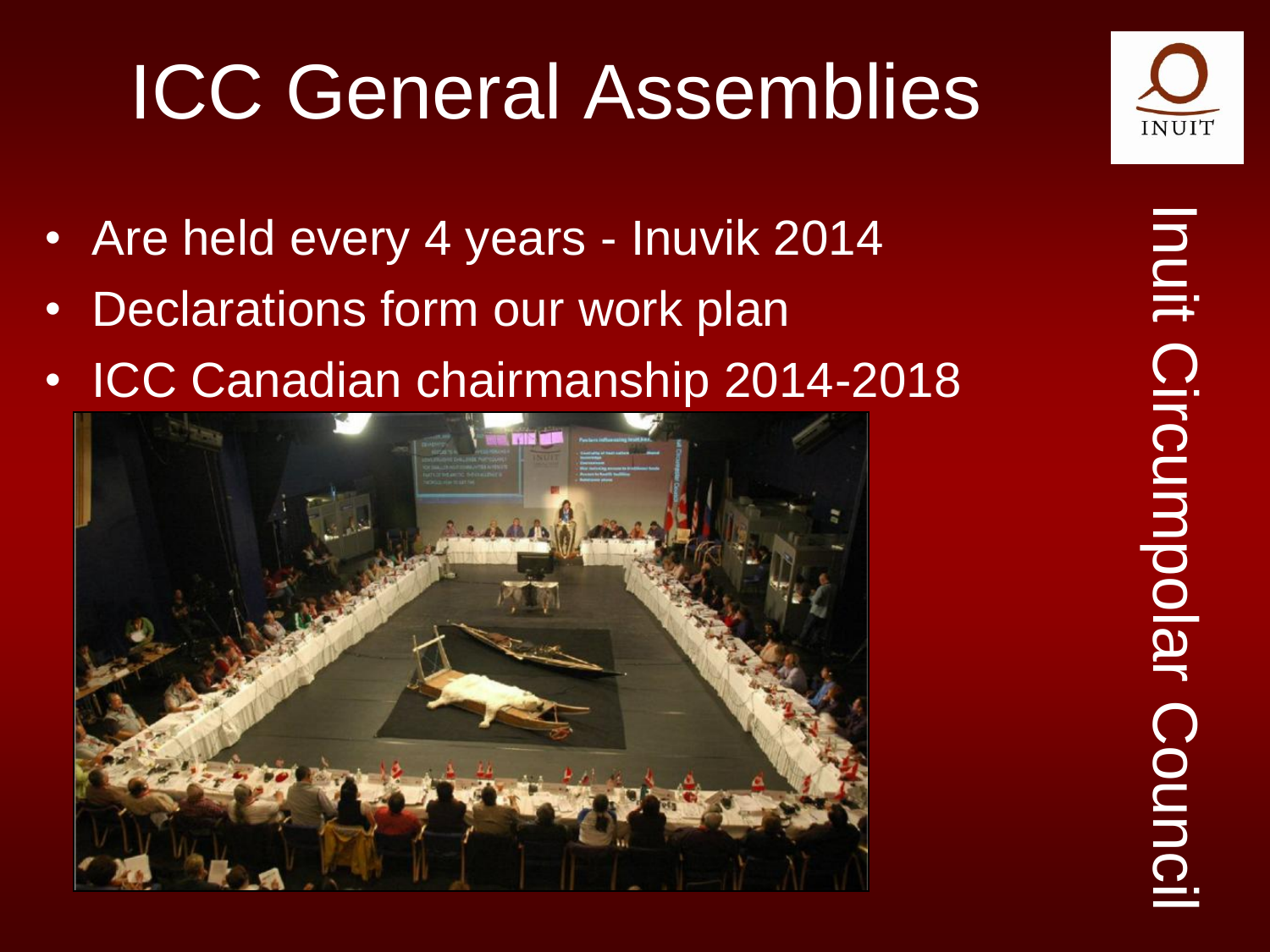## Nuuk Declaration 2010: 46 Articles



**Direct** ICC to use the findings, and build upon the work, of past Inuit land use and occupancy studies and similar research to effectively and proactively respond to the increasing use by others of Inuit sea ice, waters, and coastal zones.

**Urge** ICC to enter into discussions with Inuit hunters through national Inuit organizations and, where appropriate, through their regional-level entities, on existing and newly developing international sustainability covenants that both strengthen and promote the rights of Inuit to use resources in a wise and prudent manner;

Encourage ICC to contribute to activities that incorporate traditional knowledge and western science into action and decision-making in the Arctic, such as the 2012 International Polar Year conference, *From Knowledge to Action,* and others;

**Instruct** ICC to develop a clearinghouse that will help record and protect traditional knowledge of Inuit and facilitate information exchange between Inuit of the circumpolar region;

Address the negative impact on Inuit food security brought on by the synergistic effects of contaminants, climate change, and regulatory decisions taken by others on polar bears, seals, and other mammals and Urge ICC to incorporate Inuit food security issues into its work on health, sustainable utilization of wildlife, contaminants, biological diversity, and climate change;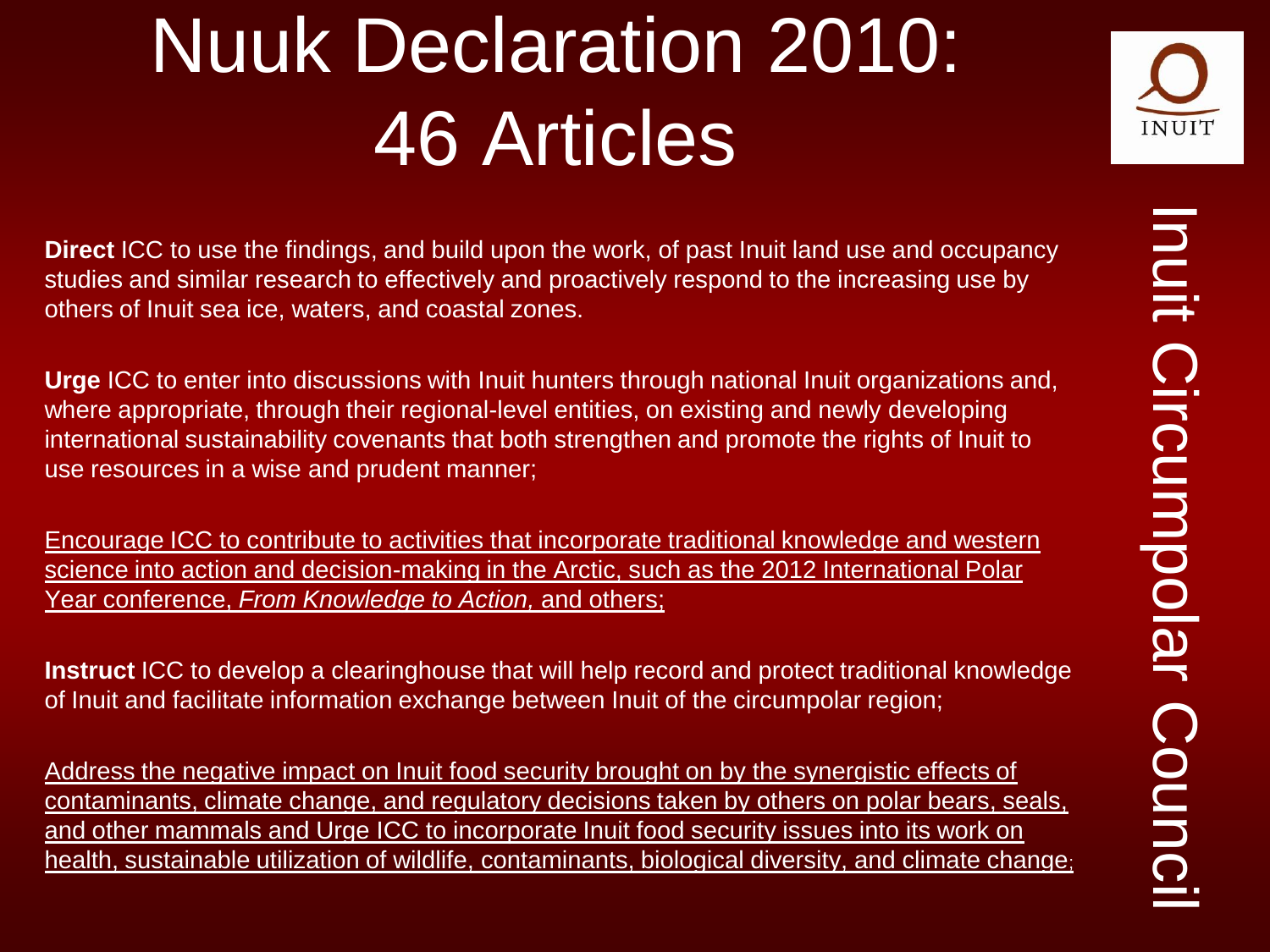

#### Circumpolar Inuit Declarations

#### **Sovereignty**

- History and reality of Inuit use and occupation of Arctic Lands and Waters
- That use and occupation is at the heart of any informed discussions of Sovereignty in the Arctic
- Arctic Nation States must respect the roles and rights of Inuit in all international discussions and commitments dealing with the Arctic.

#### **Resource Development**

#### A CIRCUMPOLAR INJULT DECLARATION N RESOURCE DEVELOPMENT PRINCIPLES IN INITE NUNAAT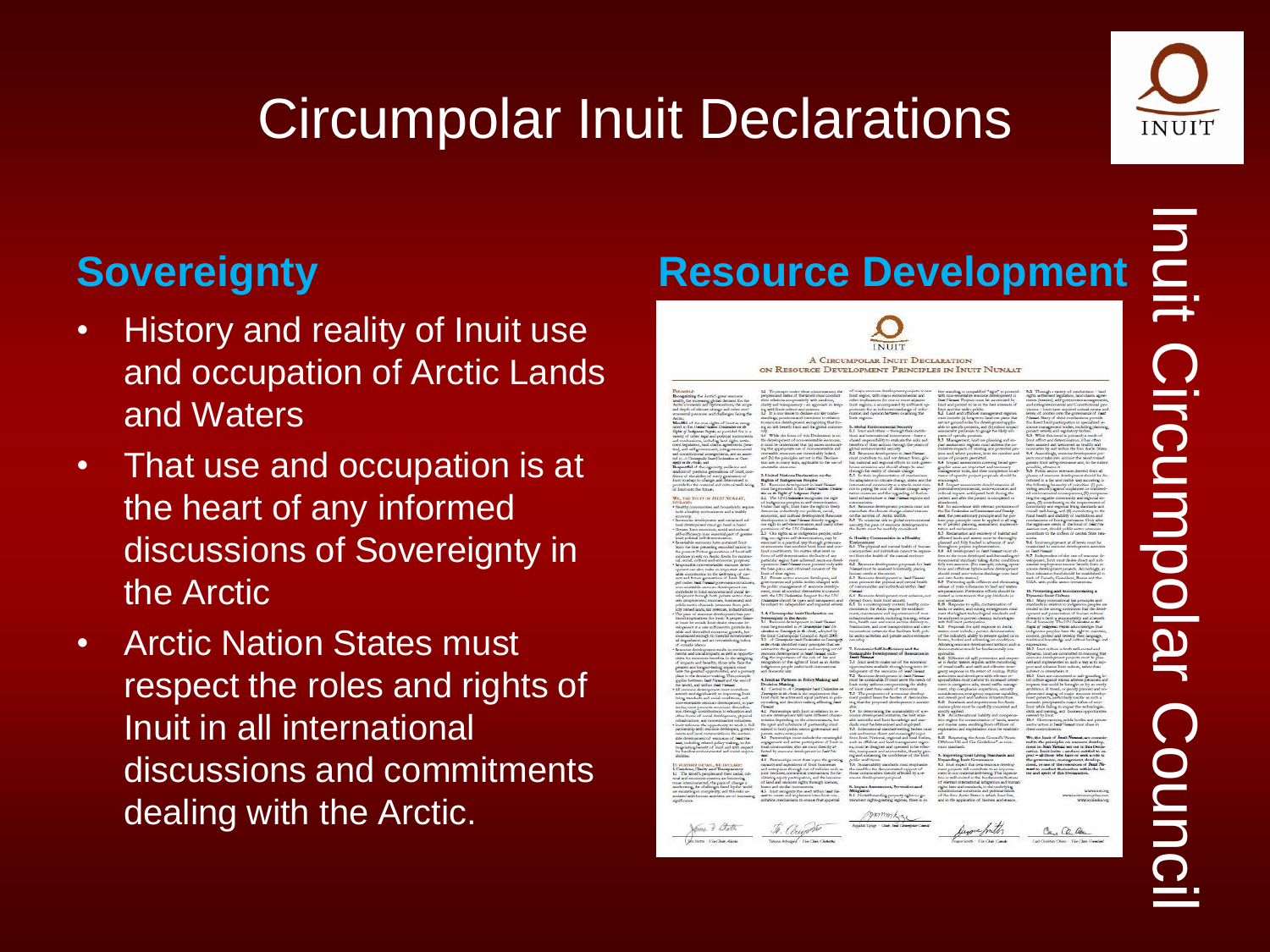## Arctic Council 2013-2015

"Development for the people of the North" The Human Dimension

- 1) responsible Arctic resource development
- 2) safe Arctic shipping, and,
- 3) sustainable circumpolar communities

PROCESS of implementation of these subthemes will be the true test of whether or not the overarching goal of putting people first will be achieved.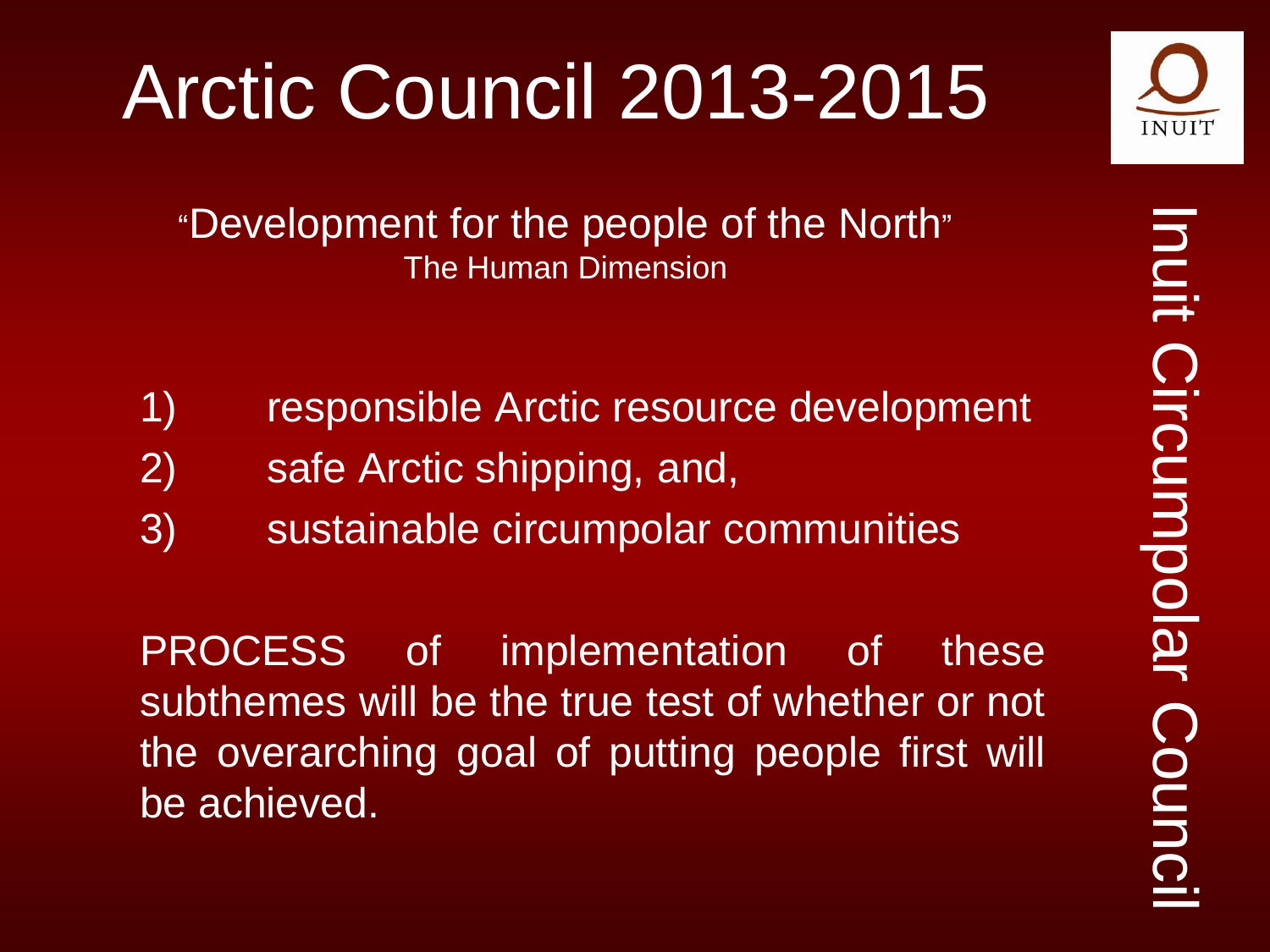ICC recommendations on Traditional Knowledge within the Arctic Council

Objective:

Meaningful use of TK and science together for better decisionmaking.

Arctic Council working groups could develop mechanisms within their processes, which allow for these concepts to be incorporated.

ie. The development of a TK Expert Group to support this process.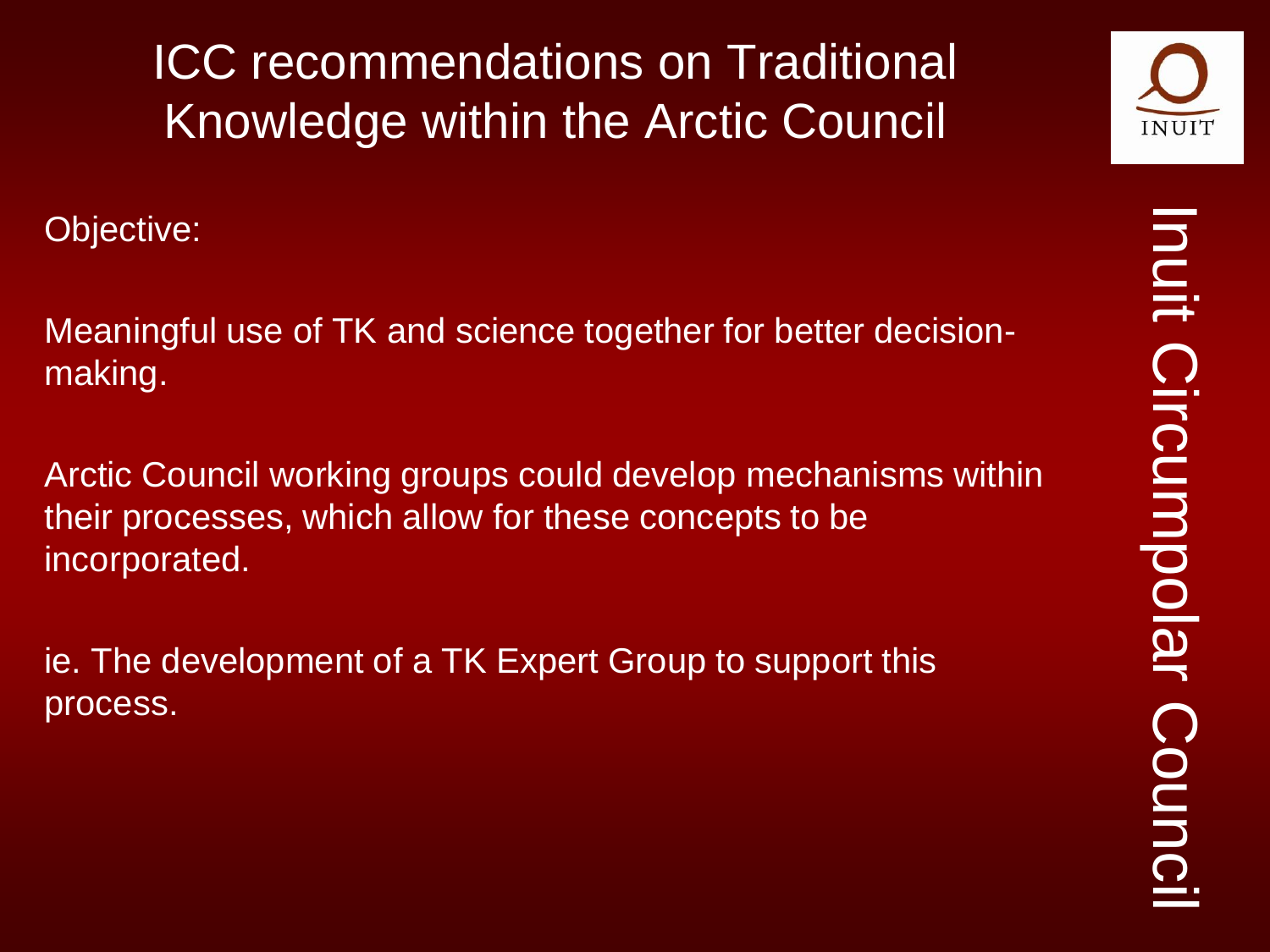#### Traditional Knowledge Principles

1. Research needs and objectives to be identified by all project partners.

2. Project funding utilized to gather data from both sources of knowledge and to employ TK holders and scientific experts.

3. Culturally appropriate methodologies are utilized to gain information from TK holders.

4. Employment of a participatory approach, where appropriate.

5. TK methodologies and final products are peer reviewed and validated by TK holders.

6. Knowledge is exchanged mutually between scientists and TK holders in plain language (using translation where appropriate/required) with regards to the scientific aspect of the project.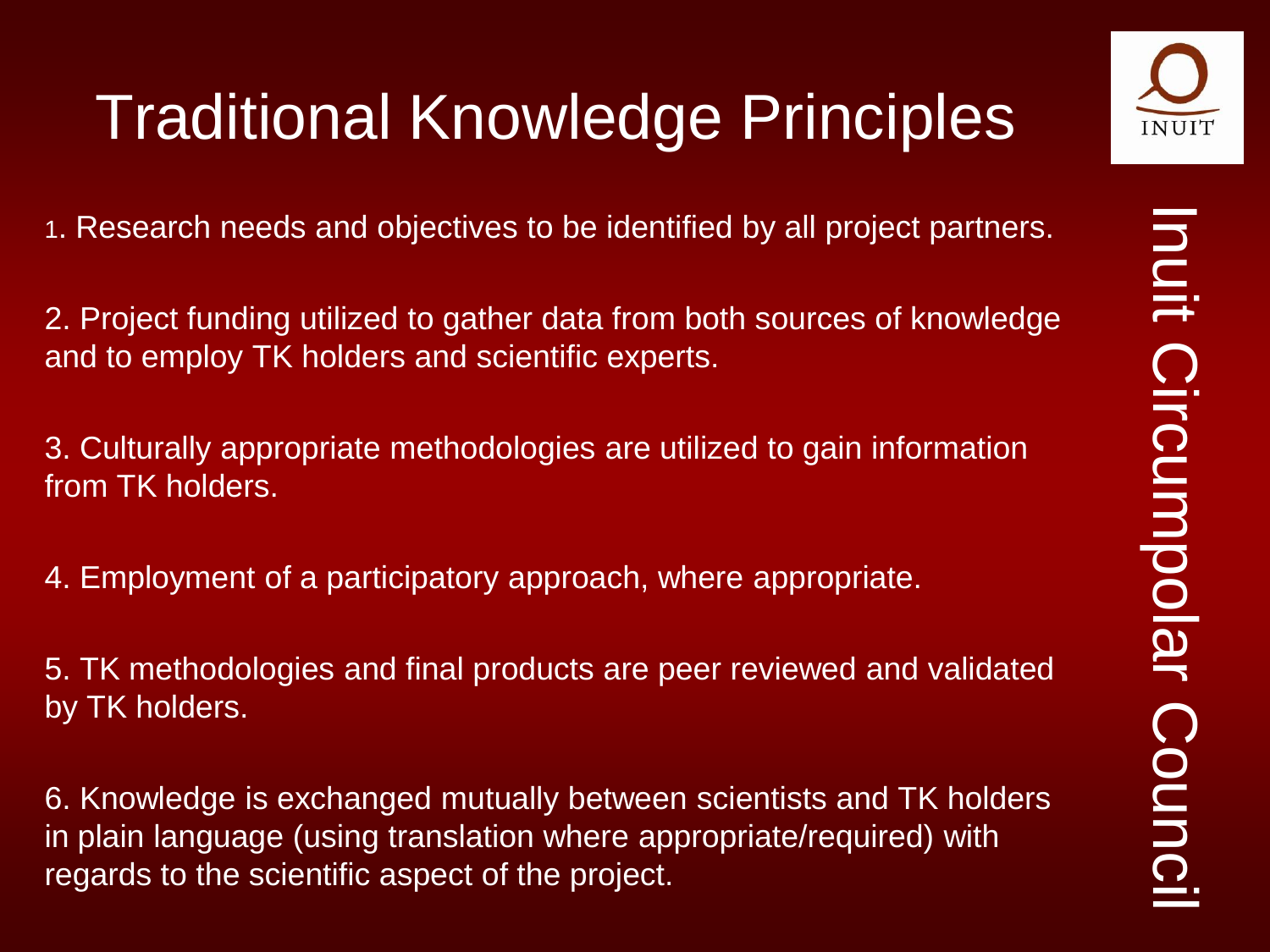#### **Considerations**



The value of traditional knowledge is not limited to the resulting data, -provides important insight and interpretation that enriches scientific knowledge.

-can be an important contribution within numerous disciplines, from natural science, atmospheric/systems, and health and social science etc.

- research teams and knowledge holders alike are devising new multidisciplinary and multicultural approaches for the mutual exchange of knowledge and benefits to all involved.